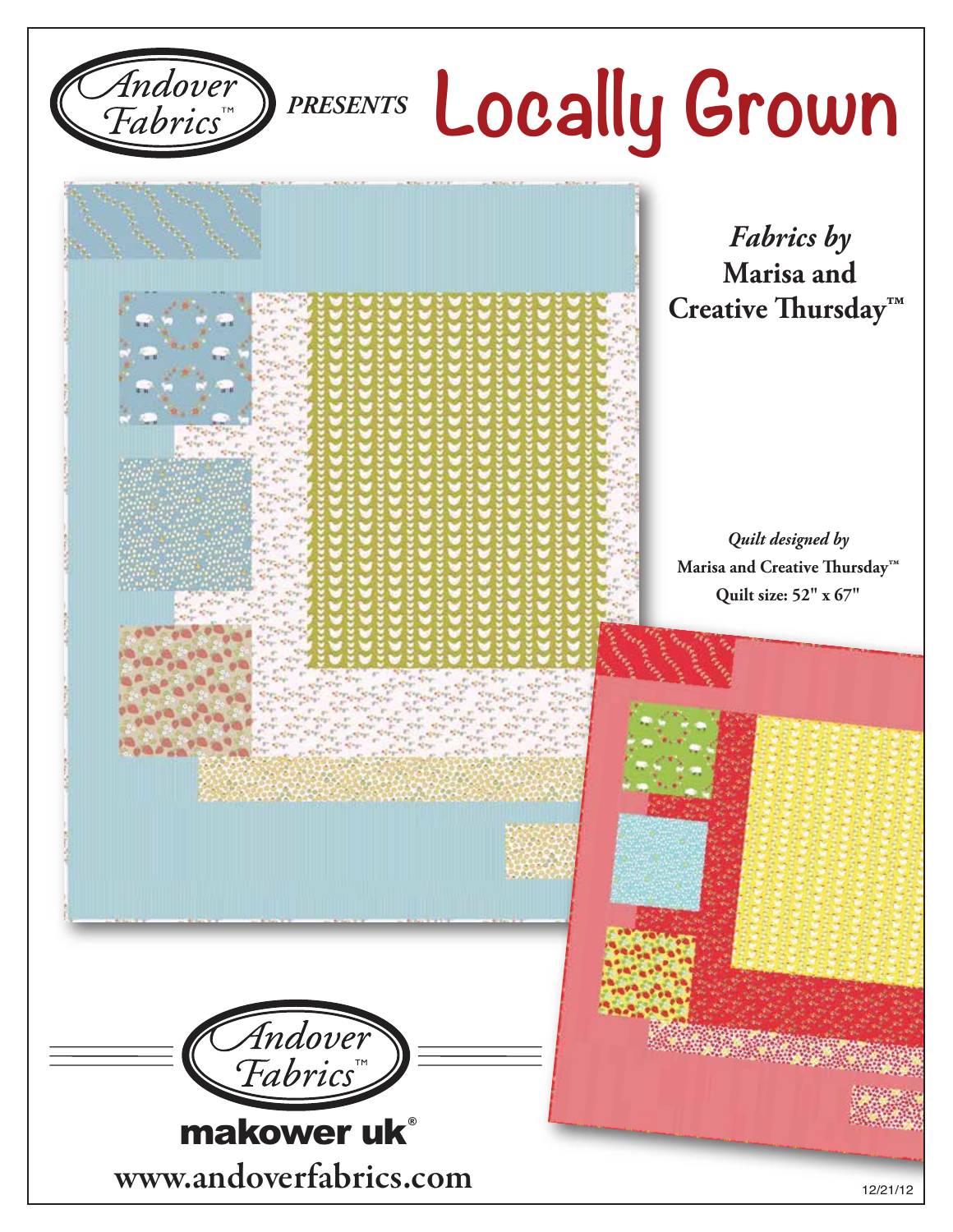# **Locally Grown Quilt**

*Introducing Andover Fabrics new collection: Locally Grown by Marissa and Creative Thursday Quilt designed by Marissa and Creative Thursday* 

Quilt finishes 52" x 67"

*Build a fun little farm with garden plots, lamb paddocks, and elds of chicks. Your favorite Farmer MacGregor will enjoy spotting the animal images. Just the right size for a wall or crib quilt, there are no blocks to piece in this easy-to-assemble design. The quilt is ideal as a first quilt.* 

#### **Fabric Requirements**

|                 |                  | Yardage                | Fabric  |
|-----------------|------------------|------------------------|---------|
| <b>Fabric A</b> | setting          | $1\frac{5}{8}$ yards   | 6048-T  |
| <b>Fabric B</b> | setting          | fat $\frac{1}{4}$ yard | 6050-NT |
| Fabric C        | setting          | fat $\frac{1}{4}$ yard | 6052-N  |
| <b>Fabric D</b> | setting          | 1 yard                 | 6053-NG |
| *Fabric E       | setting          | fat $\frac{1}{4}$ yard | 6054-NT |
| <b>Fabric F</b> | setting          | $\frac{3}{8}$ yard     | 6055-N  |
| <b>Fabric G</b> | setting          | fat $\frac{1}{4}$ yard | 6056-RT |
| <b>Fabric H</b> | setting, binding | $1\frac{1}{4}$ yards   | 6058-N  |
| *Backing        |                  | $3\frac{3}{8}$ yards   | 6054-NT |
|                 |                  |                        |         |

### **Cutting Directions**

**Note: Read assembly directions before cutting patches.** All measurements are cut sizes and include  $\frac{1}{4}$ " seam allowances. A fat  $\frac{1}{4}$ th is an  $18"$  x  $20"$ - $22"$  cut. Strips are cut the exact lengths required plus  $\frac{1}{4}$ " seam allowances. WOF designates the width of fabric from selvedge to selvedge (approximately 42" wide).

- **Fabric A** Cut borders in this order (read Step 1 first): Cut (1) strip  $5\frac{1}{2}$ " x  $46\frac{1}{2}$ ", cut lengthwise Cut (1) strip  $4\frac{1}{2}$ " x 52 $\frac{1}{2}$ ", cut crosswise and pieced
	- Cut (1) strip  $2\frac{1}{2}$ " x 52 $\frac{1}{2}$ ", cut crosswise and pieced
	- Cut (1) strip  $5\frac{1}{2}$ " x  $40\frac{1}{2}$ ", cut crosswise and pieced
	- Cut (1) strip  $10^{1/2}$ " x  $34^{1/2}$ ", cut crosswise and pieced
	- Cut (1) strip  $3\frac{1}{2}$ " x  $18\frac{1}{2}$ ", cut crosswise
	- Cut (1) rectangle  $4\frac{1}{2}$ " x  $7\frac{1}{2}$ ", cut crosswise Cut (2) rectangles  $3\frac{1}{2}$ " x  $5\frac{1}{2}$ ", cut crosswise
- **Fabric B** Cut (1) square  $12\frac{1}{2}$  x  $12\frac{1}{2}$
- **Fabric C** Cut (1) square  $12\frac{1}{2}$  x  $12\frac{1}{2}$
- **Fabric D** Cut (1) strip  $27\frac{1}{2}$ " x  $34\frac{1}{2}$ ", cut crosswise
- **Fabric E** Cut (1) strip  $7\frac{1}{2}$ " x  $18\frac{1}{2}$ ", cut crosswise
- **Fabric F** Cut (1) strip  $4\frac{1}{2}$ " x  $40\frac{1}{2}$ ", cut crosswise Cut (1) rectangle  $5\frac{1}{2}$ " x  $12\frac{1}{2}$ "
- **Fabric G** Cut (1) square  $12\frac{1}{2}$  x  $12\frac{1}{2}$ "
- Fabric H Cut strips in this order: Cut (1) strip  $5\frac{1}{2}$ " x  $34\frac{1}{2}$ ", cut lengthwise Cut (1) strip  $3\frac{1}{2}$ " x  $3\frac{4}{2}$ ", cut lengthwise Cut (1) strip  $8\frac{1}{2}$ " x  $34\frac{1}{2}$ ", cut crosswise and pieced Cut (2) rectangles  $3\frac{1}{2}$ " x  $7\frac{1}{2}$ ", cut crosswise Cut number of strips needed for binding  $2\frac{1}{2}$ " x remaining WOF
- **Backing** Cut (2) panels 38" x 60", pieced to fit quilt top with overlap on all sides

## **Making and Assembling the Quilt**

- **1.** If the direction of the print in Fabrics A and Fabric H matters to you, then cut the strips in the order shown above, either crosswise or lengthwise as directed. If it does not matter, then yardage is sufficient to cut all strips (including binding strips) lengthwise.
- **2.** Referring to the Quilt Diagram, arrange the strips as needed into small pieced units as follows: Sew the Fabric A  $3\frac{1}{2}$ " x  $18\frac{1}{2}$ " strip to the Fabric E  $7\frac{1}{2}$ " x  $18\frac{1}{2}$ " strip. Press seam allowances in the direction they wish to go. Sew the Fabric A  $10\frac{1}{2}$ " x  $34\frac{1}{2}$ " strip to the end as shown.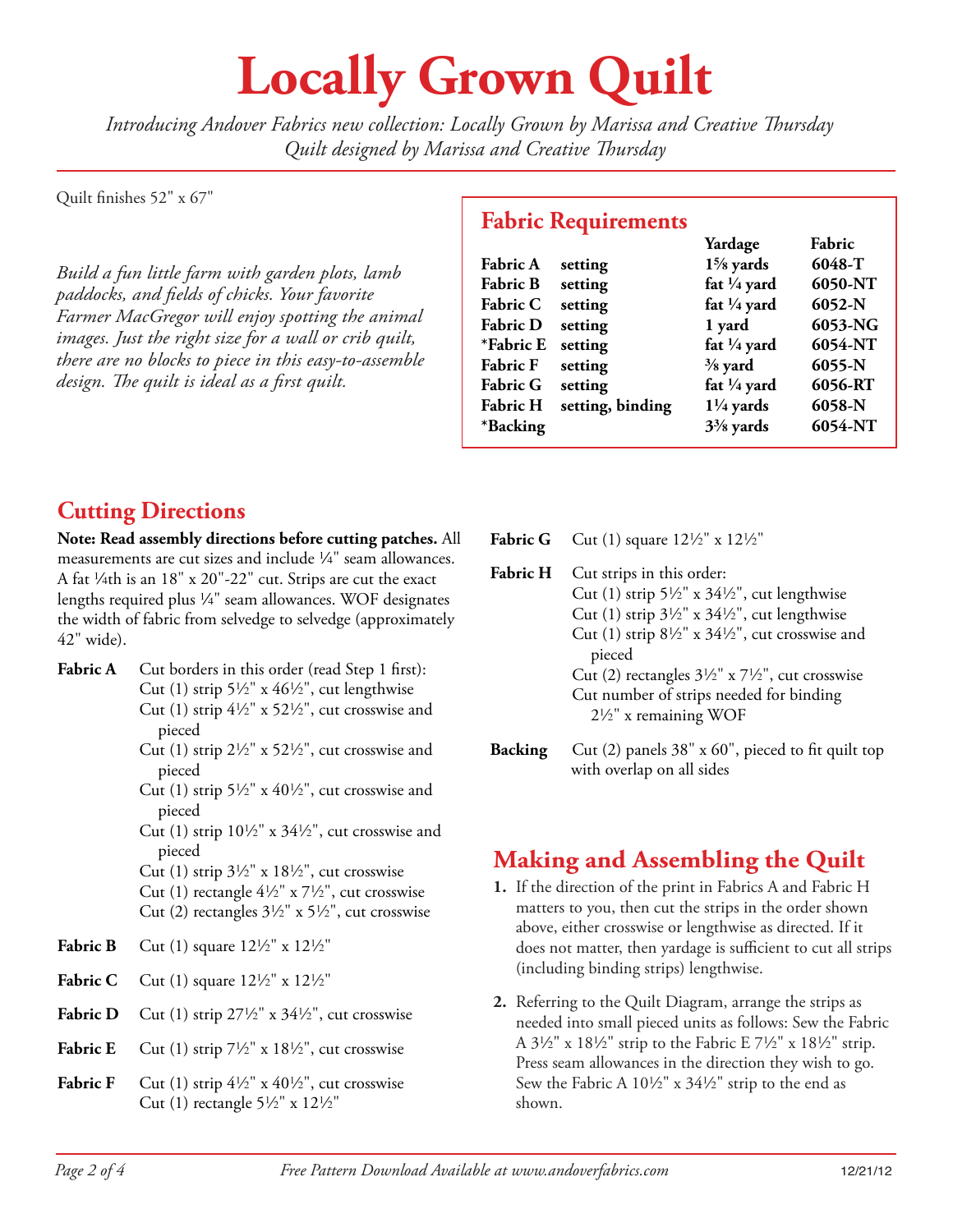- **3.** Sew a Fabric A  $3\frac{1}{2}$ " x  $5\frac{1}{2}$ " rectangle to a Fabric H  $3\frac{1}{2}$ " x 7½" rectangle; press. Repeat. Sew these little pieced units between Fabric B, G, and C  $12\frac{1}{2}$ " squares in the order shown. Press the seam allowances toward the squares.
- **4.** Sew the Fabric H 5½" x 34½" and  $3\frac{1}{2}$ " x  $3\frac{4\frac{1}{2}}{2}$ " strips to the sides of the Fabric D panel. Sew the 8½" Fabric H strip to the bottom. Hint: If the Fabric H bottom strip is too long to fit, then your seam allowances on the pieced panel are too big. Restitch that part, or trim the Fabric H bottom strip even with the pieced panel.

 **Hint:** If any of the pieced units or strips does not fit any other pieced unit, trim the longer unit to fit the smaller.

- **5.** Join the units from Steps 3 and 4 together.
- **6.** Sew a Fabric A  $4\frac{1}{2}$ " x  $7\frac{1}{2}$ " rectangle to the Fabric F  $4\frac{1}{2}$ " x  $40\frac{1}{2}$ " strip. Sew this pieced strip to the bottom of the unit from Step 5. Sew the Fabric A  $5\frac{1}{2}$ "x  $46\frac{1}{2}$ " strip to the left side.
- **7.** Sew a Fabric F 51/2" x 121/2" rectangle to a Fabric A  $5\frac{1}{2}$ " x  $40\frac{1}{2}$ " strip. Sew this pieced strip between Fabric A 21/2" x 521/2" and 41/2" x 521/2" strips. Sew to the bottom of the quilt. Sew the unit from Step 2 to the top of the quilt.

#### **Finishing the Quilt**

**8.** Layer the quilt with batting and backing and baste. Quilt in the ditch along all seams. Quilt around the printed motifs in the patches, or quilt an overall design. Bind to finish the quilt.



#### **Quilt Diagram**